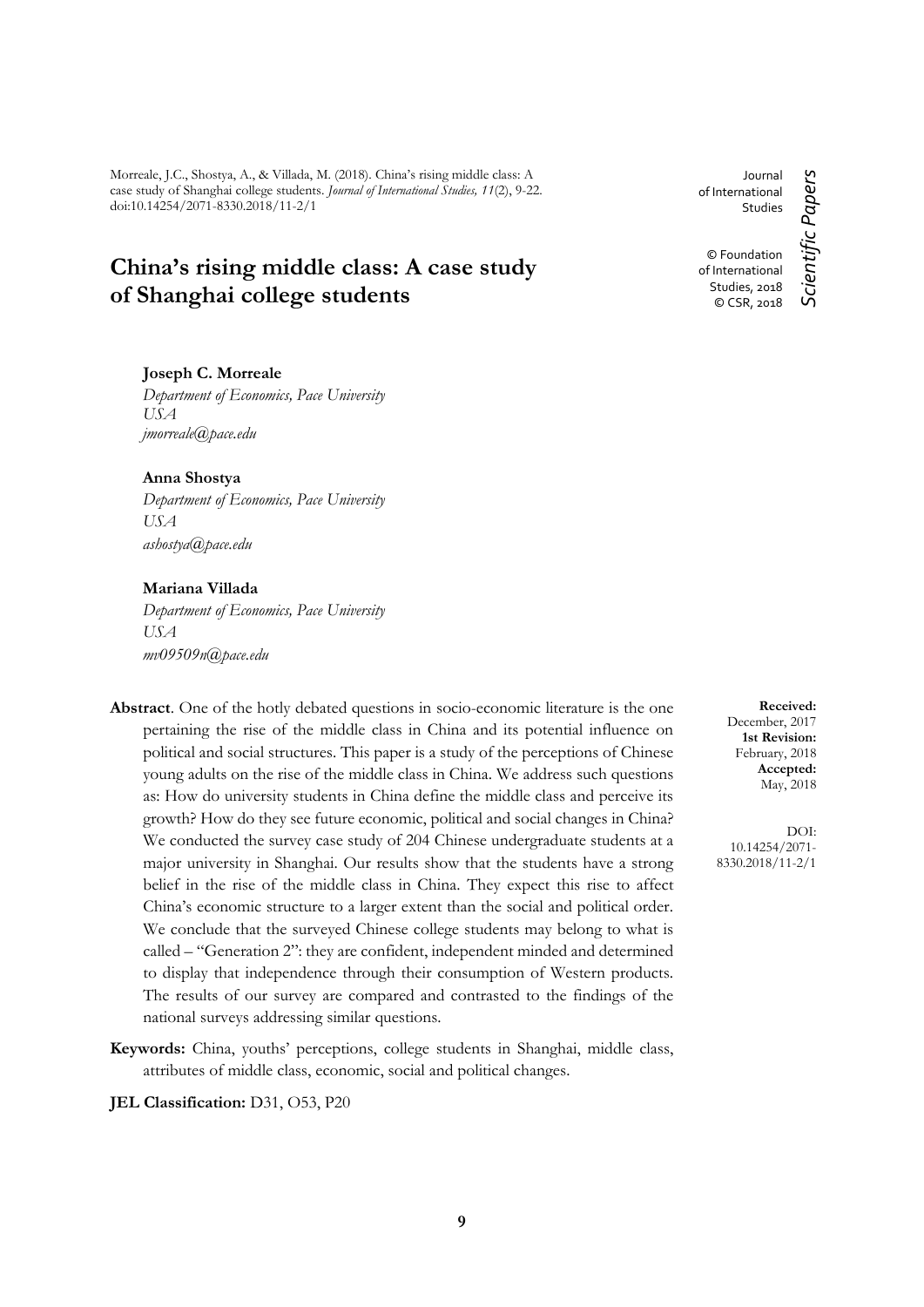## **1. INTRODUCTION**

In March of 2013, *The New Yorker* magazine published an article with the forward-looking title "Will the Middle Class Shake China?" (Osnos, 2013). The theme of the article centered on the influence of the rise of China's growing middle class and its potential impact on the economic system and political relations within the nation. Since 2013, China's economy has grown by about 17%, becoming a leading economy by many accounts (World Bank database, 2018). Its real Gross Domestic Product (GDP) in Purchasing Power Parity (PPP) overtook that of the USA and was estimated to be almost \$20 trillion dollars in 2016 (see Chart 1 below). This impressive economic growth has lifted millions people out of poverty and for the first time in China's history created a massive middle class. Although there is no standard way to measure the middle class, according to some estimates, the size of the new middle class in China was around 225 mln households in 2016, as compared with just 5 mln back in 2000 and is been predicted to be about 275 million households by 2020 (*The Economist*, July 9<sup>th</sup>, 2016). These households make the annual income of 75,000-280,000 yuan (\$11,500-43,000), are highly concentrated in urban areas and enjoy their own homes (around 80% of them own property, according to *the Economist*, July 9<sup>th</sup>, 2016). They drive their own cars and send their kids to study abroad. Thus, the existence of the middle class in China is a testament to the remarkable economic growth and development and quite high standards of living. Yet, historically, development of the middle class is not merely about the rise in affluence.



**Chart 1. Purchasing Power Parity of Gross Domestic Products, (constant 2011 International \$, trillions)**

*Source:* World Development Indicators, World Bank database.

In the West, the middle class has been considered to be an agent of the socio-political movement toward democratic rule and an active participant in the public decision-making process (Chen and Lu, 2016). Members of the middle classes in the USA, Germany, the United Kingdom, and other advanced countries do not just have better jobs, are more educated, and enjoy higher standards of living than their less fortunate counterparts. They also place a larger emphasis on non-material values, including political choice and participation in governance. They have had a strategic role in shaping the democratic political system and its principles. China's emerging middle class has become a major topic of discussion by academics and policy makers because of this potential influence on the political structure. But it is not clear if the development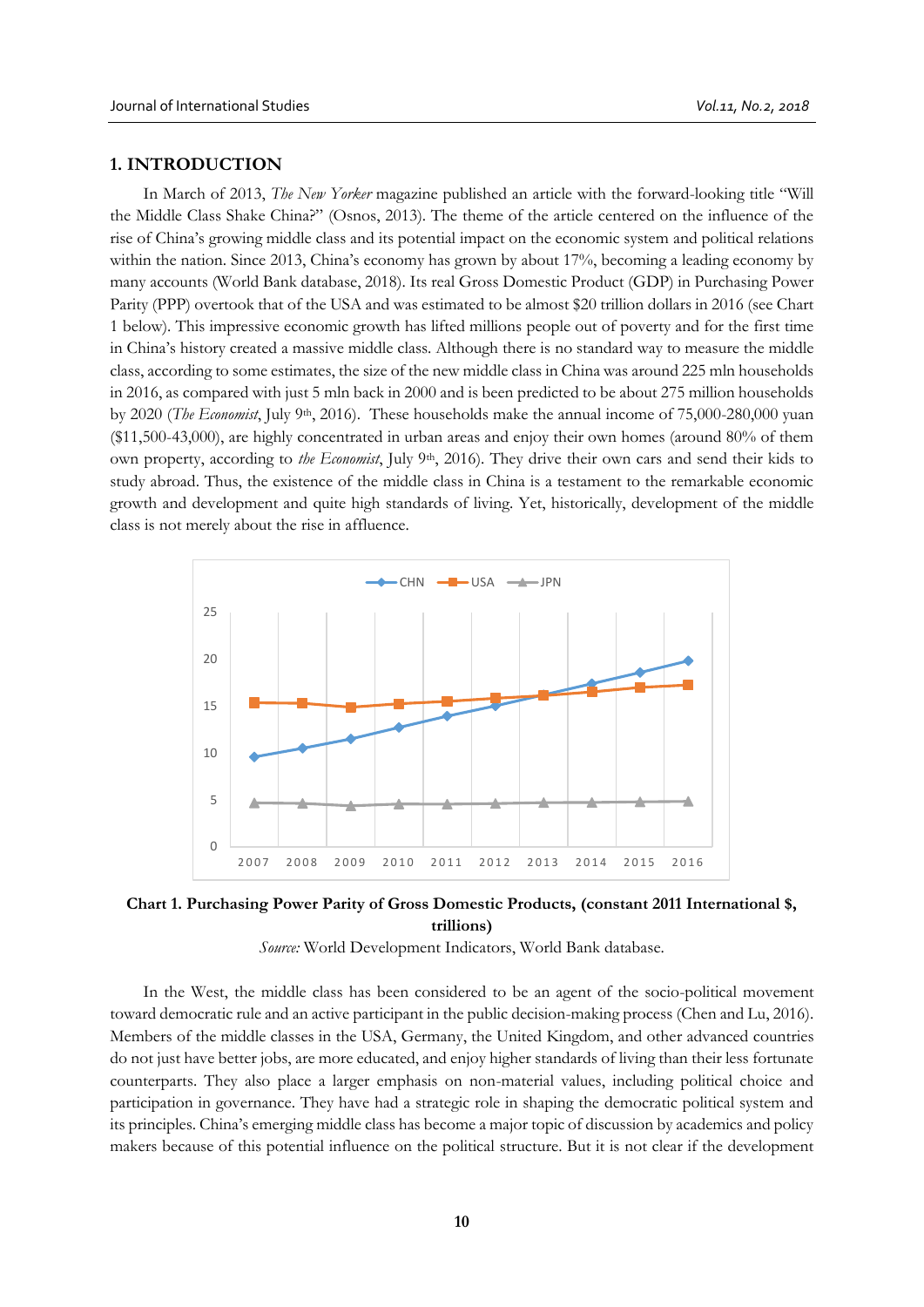of the middle class in China will follow the Western path. Political scientists, economists, and sociologists have many questions. What will the rise of the middle class mean to the future of Chinese economic development? Will the rising middle class bring forth political and economic reforms to modernize and liberalize Chinese society? Will the expansion of the Chinese middle class be continuous and sustainable? The answers to these questions depend on how China's newly educated youth perceive their role and future in the middle class in China. It is the role of their expectations that drives the future of the middle class in China and shapes political, economic, and social changes in the country.

Although there have been many studies that try to define and measure the middle class in China and there have been a large number of studies that explore the relationship between the rise in the middle class and the likelihood of the democratization of China's political system, there have been no studies that would target Chinese educated youth in particular. Our study contributes to the exploration of this question, ''How would China's growing middle class, and specifically its educated youth, impact China politically, socially and economically?'' We believe that the literature on the middle class leaves much to be desired, especially about the changing attitudes and desires of a new generation. Yet, it is their expectations that drive the future of the middle class in China and thus shape China's future political, economic, and social landscape.

The major objective of this paper is to measure the perceptions of China's educated youth on the rising middle class in China. We distributed a 20 question survey to 204 Chinese undergraduate students at a major urban university in Shanghai to probe their views of the growing middle class. The results reveal a number of important perceptions that Chinese students have of their own and their nation's future. This case study of college students in Shanghai is important because today's educated youth in China are most likely to become part of the future middle class. Our hypothesis is that China's educated young people perceive the rise of the middle class to be associated more with economic changes and less with political or social ones. This might mean that the development of the middle class in China might follow a different path than that in the West. It may take a much longer time for the Chinese middle class to become a harbinger of democratic changes.

The paper will follow with six sections. The next section discusses key studies in the literature pertaining to our topic. The following section discusses the methodology used in the analysis. The fourth section presents the results of our survey of our student sample. The fifth section compares and contrasts our results with those of other surveys probing answers to similar questions. The following section compares and contrasts the rise of the middle class in Western countries in the past with the rise of the middle class in China today. The last section concludes and discusses potential implications of the rise of the middle class in China.

# **2. LITERATURE REVIEW**

### **2.1. Definition of the middle class**

Previous studies (Eulau, 1956; Nie et al., 1969; Verba & Nie, 1972; Sherkat & Blocker, 1994; Goodman, 1999; Walsh et al., 2004; Johnston, 2004; Chen & Lu, 2011; Chen, 2013; Goodman, 2016) indicate that there are two approaches to the definition of the middle class: subjective and objective. Supporters of the subjective approach believe that a social class is part of the individual's overall psychological self-concept (Centers, 1949; Eulau, 1956; Walsh et al., 2004) and as such it is based on the way individuals think of themselves as a social group. This psychological attachment affects the people's political beliefs and attitudes towards the economy, politics and political leadership, and the social structure.

Supporters of the objective approach argue that the middle class should be defined based on certain socio-economic attributes, such as education, income, occupation, and apartment ownership (Alford, 1962;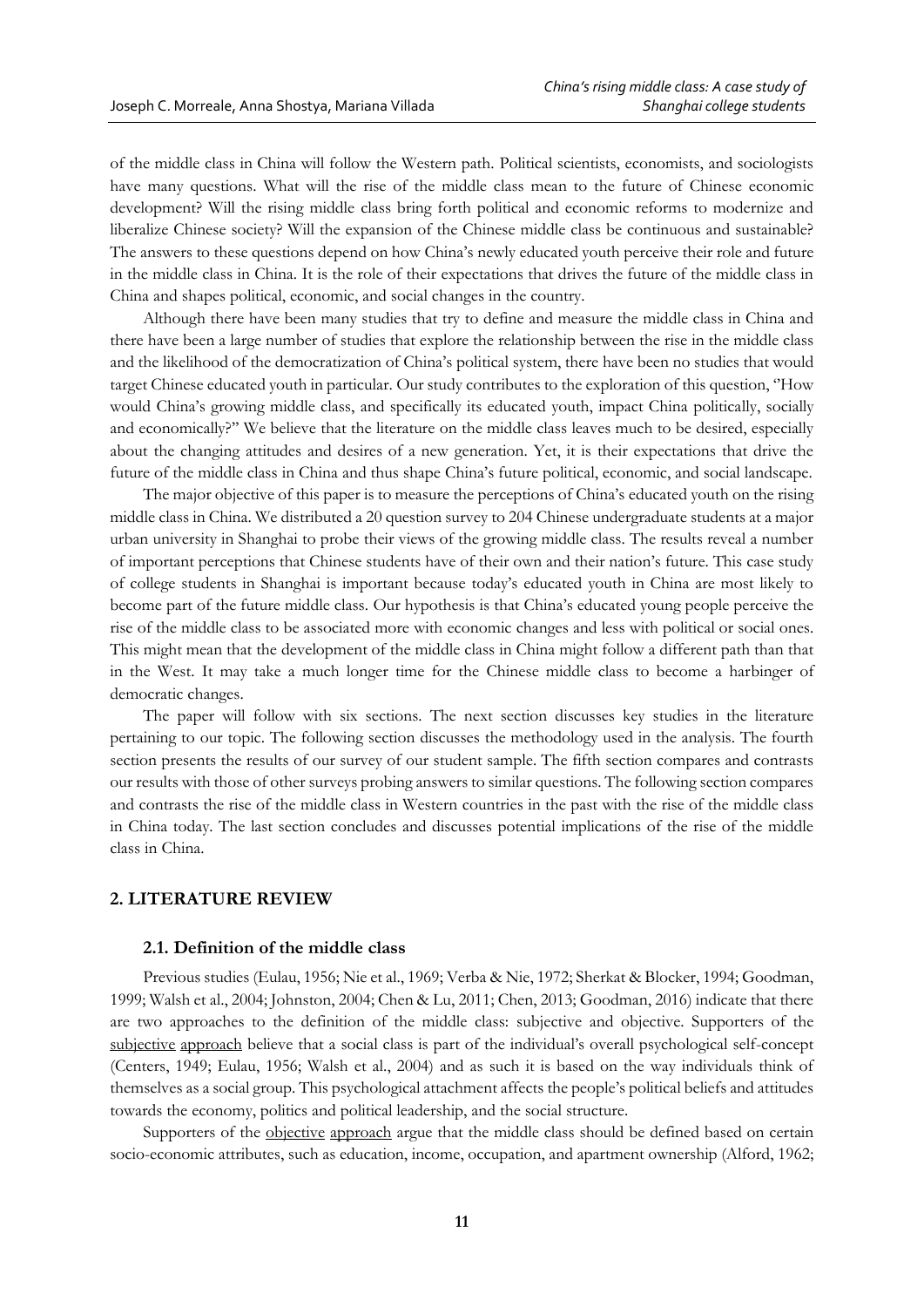Verba & Nie, 1972; Wright, 1997; Chen & Lu, 2006; Chen, 2013;). There are two branches within this approach: the quantitative branch and the qualitative branch. The "quantitative" branch identifies the middle class through a vector of quantitative variables, such as income, education, and occupation (Nie, et al., 1969; Verba & Nie, 1972; Sherkat & Blocker, 1994; Goodman, 1999; Johnston, 2004). The "qualitative" branch, based mostly on a neo-Marxist platform, assumes that the middle class possesses certain means of production and thus, by definition, includes the petite bourgeoisie, managers, and professionals (Burris, 1986; Glassman, 1995; Wright, 1997). Xueyi Lu et al. (2002 and 2004) as cited by Chen (2013) offer a stratification system by occupation, based on four dimensions: means of production ownership, level of authority, human capital ownership, and position in the political sphere (see Chen, pages 38-39, for a detailed systematic table). Chen and Lu (2006) suggest a three-prong occupation stratification: private entrepreneurs of small and medium size firms, managers, and white-collar professionals.

There are a lot of debates, however, within both branches. Although income has often been cited as the most common measurement of the middle class (Goodman, 1999; Johnston, 2004), many scholars find income to be an unreliable and often misleading indicator of middle class membership (Shi, 1997; Chen, 2004; Wang & Davis, 2010; Chen, 2013). Chen (2013), for example, argues that a) many incomes go unreported; b) in China formal wages "do not necessarily represent a person's real socioeconomic status" (35); and c) income levels vary widely geographically. Yet Chen chooses the objective approach because he believes that "the class consciousness of the Chinese middle class is still in formation" (33). In his study, few respondents identified themselves as "upper class," "middle class" or "lower class." Well educated people seem more likely to identify themselves as government officials, private entrepreneurs, or professionals. Poorly educated people seem to draw the distinction between "rich people," "powerful people" and "ordinary people" (Chen, 2013).

Yang (2010) who also supports the objective approach divides the middle class into three major groups: new middle class, old middle class and marginal middle class. The new middle class is composed of party and government officials, enterprise managers and private entrepreneurs, professionals and senior level clerical workers. The old middle class refers to traditionally self-employed people. The marginal middle class consists of lower/entry level clerical workers and employees in the sales and service sectors. Yet other researchers propose a multidimensional approach to define and measure middle class in China and use occupation, income, consumption, and self-identification to calculate the size of the middle class (Li, 2010).

Barton, Chen, and Jin (2013) emphasize the need to realize that there is a separately developing upper middle class from the overall middle class. This latter group is "poised to become the principle engine of consumer spending over the next decade" (2). In fact, some researchers suggest a consumption curve as an analytical tool to define and measure the middle class in China (Silverstein et al., 2012). Xiaohong and Chen (2010) believe that an increase in consumption is not only a sign of the increased wealth but also a signal of self-identity and social recognition. Song et al. (2016) support the idea of consumption as one of the dimensions to the definition of the middle class. The authors construct a social stratification system that identifies the factors by which the middle-class households vary or are similar in their consumption behavior. They find that out of the three recognized stratifying dimensions (income, education, and occupation), education attainment seems to be the strongest class indicator explaining the variance in consumption among the middle class households.

## **2.2. The Emergence of the Middle Class in China**

In the pre-Communist era, the middle class in China was in an infantile stage, due to the lack of wellestablished capitalism as an economic system and the absence of independent entrepreneurial power during the late 19<sup>th</sup> and early 20<sup>th</sup> centuries (Fairbank, 1983). The situation has not changed much after the Maoist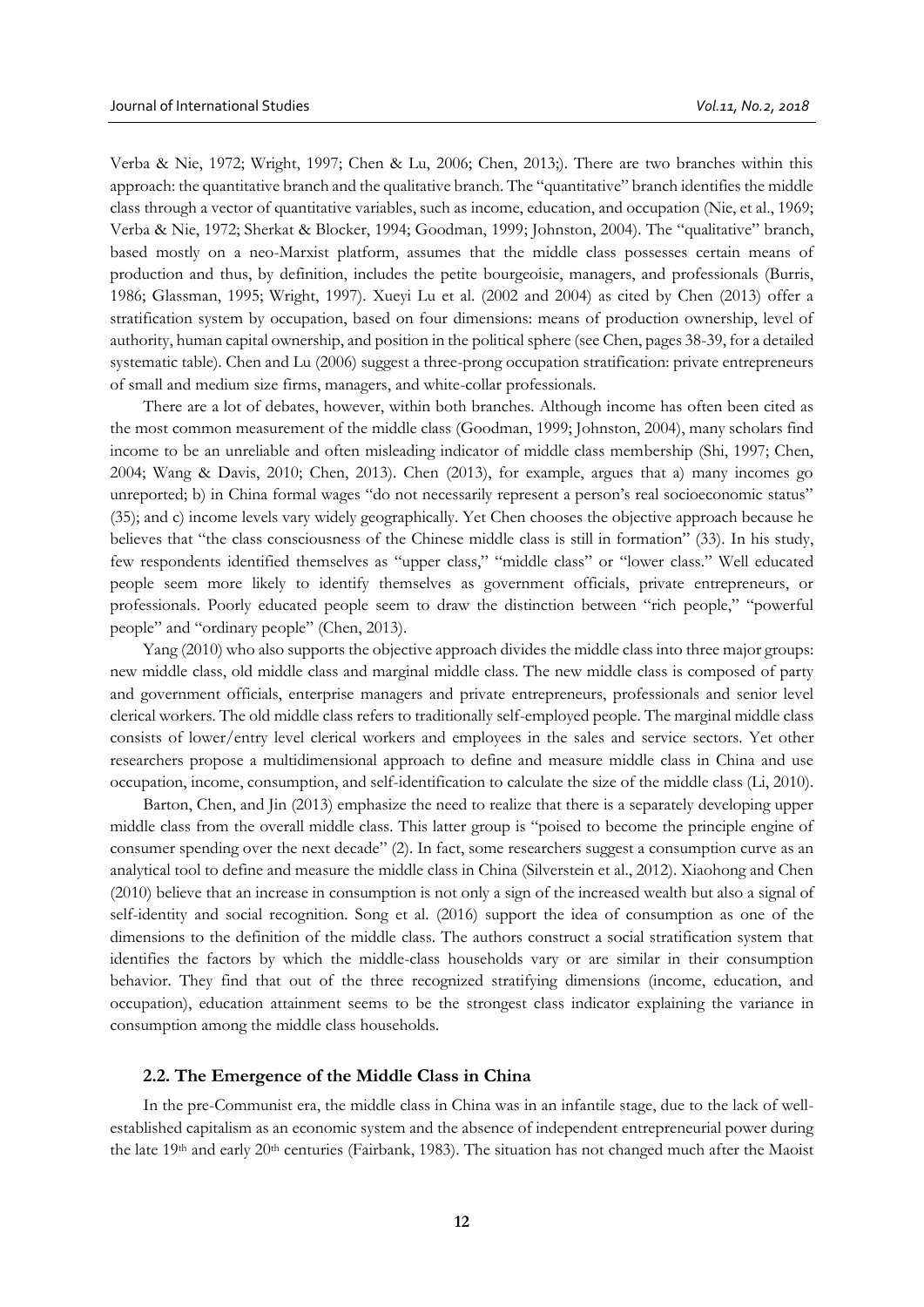revolution. Those few private entrepreneurs and petty-bourgeoisie who enjoyed the benefits from the limited private sector prior to the 1949 were crushed under the political and economic grip of the new Communist rule (Bergere, 1989). In fact, the four million private enterprises that had existed in China before 1949 had been dismantled by the mid-1950s (Li, 2010). The term *middle class* was not allowed during the years of the Mao Zedong rule (1949-1976). Maoist ideology officially declared the existence of only three social strata – peasants, workers, and intellectuals, with the latter one being of little resemblance to the Western notion (with Marxist roots) of the middle class (Li, 2010).

Deng Xiaoping who became the leader of China is 1978, initiated partial market liberalization and proclaimed that getting rich is not a sin. He thus opened opportunities for private enterprise and profit, especially in the country side. The earliest use of the concept of the middle class was in reference to rural industrialists and to a limited extent private enterprises in the urban areas (Li, 2010). Still, until the very end of the 20<sup>th</sup> century, Chinese officials preferred to refer to the middle class as the middle-income class or the middle stratum, i.e. a population that enjoys average earnings (Ekman, 2014). After denouncing bourgeois values for decades, the Chinese government was reluctant to officially admit that the rising entrepreneurs, private investors, and merchants were the driving force of the economic growth (Osnos, 2013).

The 21st century has brought a "need" for the middle class concept. In fact, in his 2002 speech, President Jiang Zemin placed a special emphasis on the growth of the "new middle-propertied stratum" (Osnos, 2013). Why was suddenly there a need for the middle class in China? Historically, China as a nation has always put a special emphasis on stability, order, and respect to authority. These values have been rooted in the long-standing ancient tradition of Confucianism that is so deeply ingrained in Chinese culture. Confucius (551 BC - 479 BC), a prominent philosopher and perhaps the most influential figure in China's history, preached obedience, respect, and conformity. The middle class that enjoys a high standard of living may still hold these values and thus is not likely to initiate any drastic political reforms. Thus by promoting middle class values, the government may, in fact, promote order and conformity. In addition, the idea of a large middle class also has been the primary driver of foreign direct investment and local business activities. China has been enjoying one of the highest savings rates and the largest potential consumer base in the world, both of which provide enormous opportunities to the business community, both domestically and abroad (Li, 2010).

Yet, studies indicate that even though the middle class in China may look like the middle classes in the West, it has unique characteristics and thus may be very different from its Western antecedents (Chen, 2013; Engelhart, 20013). The main difference is that China's new middle class has been heavily reliant on the state for its survival and growth (Chen, 2013). Research shows that in the late-developing countries, the middle class is most likely to be "illiberal" and "undemocratic" and generally supports the state and its policies (Johnson, 1985; Brown & Jones, 1995; Englehart, 2003; Davis, 2004). This is because the middle class depends on the state's power to survive and prosper. Chen (2013) for example, concludes that the socioeconomic conditions of a late developing country create a need for a strong state. He further argues that in comparison to other late developers, the Chinese government traditionally seems to have a stronger propensity to penetrate society in general and to initiate and facilitate economic reforms in particular. This is mainly resulting from two sources: the state's control over national financial resources and the state's somewhat monolithic organizational structure controlled by the Communist Party.

## **2.3. Economic, Political and Social Changes and the Rise of a Middle Class**

Another hotly debated question in discussing the rise of the middle class in China is its potential influence on political and social structures and systems. Some authors argue that the middle class is not strong enough to change China's political order (Ekman, 2015; Goodman, 2016). This is because most of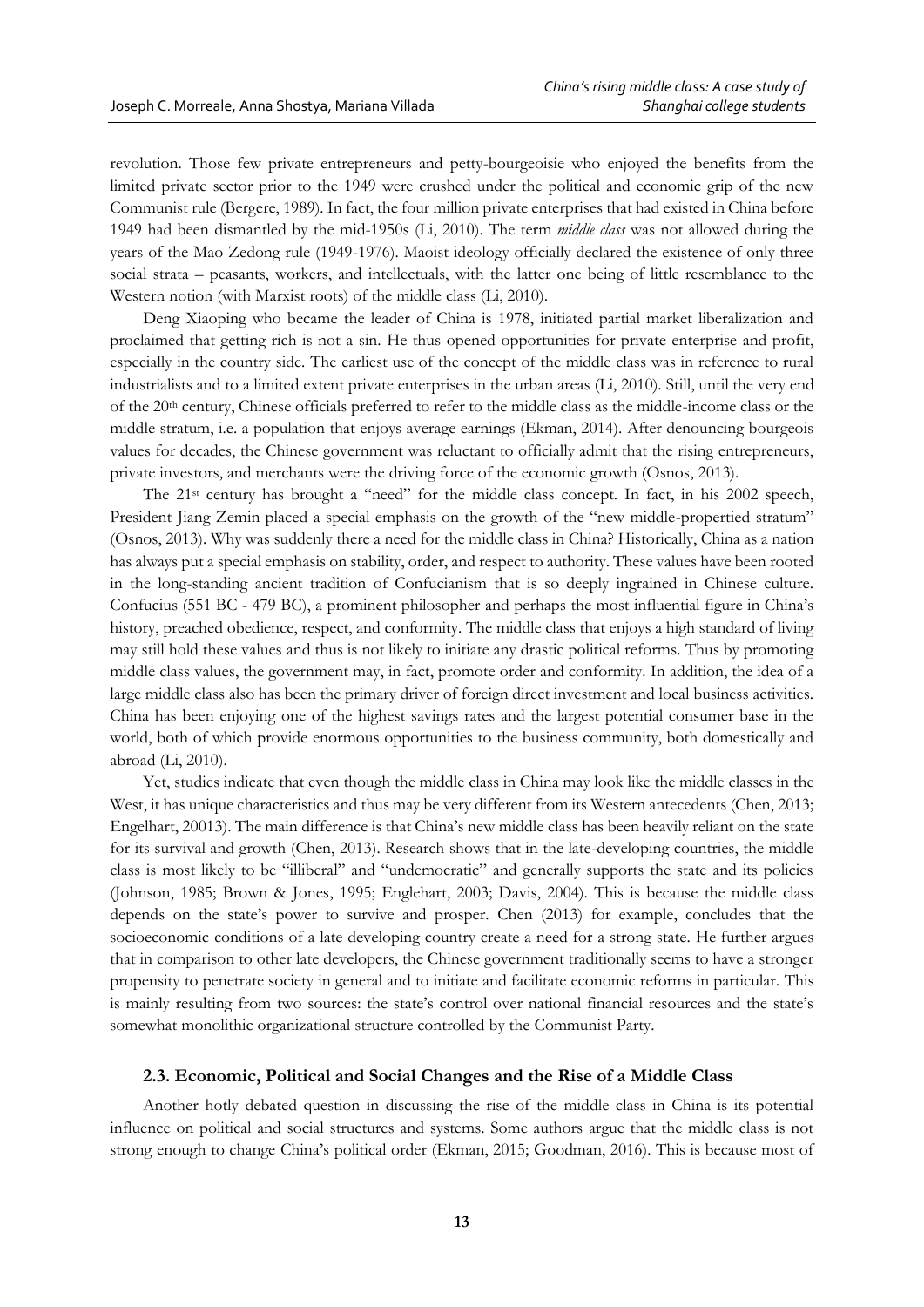the Chinese middle class appears to be politically conservative and has a vested interest to not challenge the current political system. On the contrary, Blau (2016) believes that the middle class is going to change China's intellectual landscape, as its members become more individualistic and invest in new opportunities.

Scholars also disagree about the relationship between the rising middle class and the growth of democracy. Some take the unilinear approach that emphasizes the relationship between economic modernization and political democratization (Chen & Lu, 2011). It rests on the view that as the middle class increases, the levels of income, education, social mobility and the valuation of freedom increase. All of these attributes may form a foundation for the development of a democratic society. Many studies suggest that the middle class may become a harbinger of democracy (Eulau, 1956; Lipset, 1981; Moore, 1993; Walsh et al., 2004). They state that the middle class develops an awareness that its ability to maintain its status and economic footing in the society hinges on the protection of its individual rights, particularly for the ownership of property, the key to their wealth and success. Being more aware of their political efficacy, the members of the middle class may then act on these beliefs (Eulau, 1956, Verba & Nie, 1972). Many western authors argue that the middle class, being empowered by education and having a sufficient amount of free time, is then capable of participating in public affairs in a more effective way (Mills, 1953; Eulau, 1956; Lipset, 1959; Nie et al., 1969; Dahl, 1971; Lipset, 1981; Glassman, 1995; Glassman, 1997; Walsh et al., 2004).

Instead of assuming a linear relationship of middle class growth to democratic development, the contingent approach suggests a much more dynamic nature of the relationship between modernization and democratization. This approach does not assume that democratization is the inevitable outcome of economic growth of the middle class. Instead, it sees this development as contingent on important socioeconomic and political conditions, such as the relationship of the middle class to the state, political alliances with other classes, its own self-identity and class cohesiveness, and its fear of political instability (Huntington, 1993; Dickson, 2003). Goodman (2016) supports this approach emphasizing that because of the close association of the professional middle-class with the Party-State, it seems unlikely that there would be any regime change.

## **3. METHODOLOGY**

We created a questionnaire to survey undergraduate students at the University of Shanghai for Science and Technology (USST) on their perception of the middle class and its potential impact on the economic, political and social structures in China. The Chinese students (ranging from freshmen to seniors) were enrolled in a bilingual academic program focused on business, financial management and international trade. The survey instrument consisted of 20 closed questions with multiple choice answers. We first validated the questionnaire by giving it a pilot test with 25 randomly selected Chinese undergraduates. We were particularly concerned about the students' understanding of concepts in the survey, especially the ones related to the definition of the middle class. We found that the student pilot sample understood the questions presented and the answers showed agreement on the definitions of the ideas presented (See a copy of the survey in the Appendix).

In 2016, we administered the survey to 250 USST students, but only 204 were used for the final tabulations, as 46 students omitted some of the questions. It was a random sample, which consisted of 71% females and 29% males. The overrepresentation of females was due to the traditional population break down on the campus. Because the students at this university are required to take intensive English Language coursework in their freshman year, prior to their enrollment in business/economics courses, no freshmen could participate in the study. About three-fourth of the students who completed the survey came from other cities to study in Shanghai.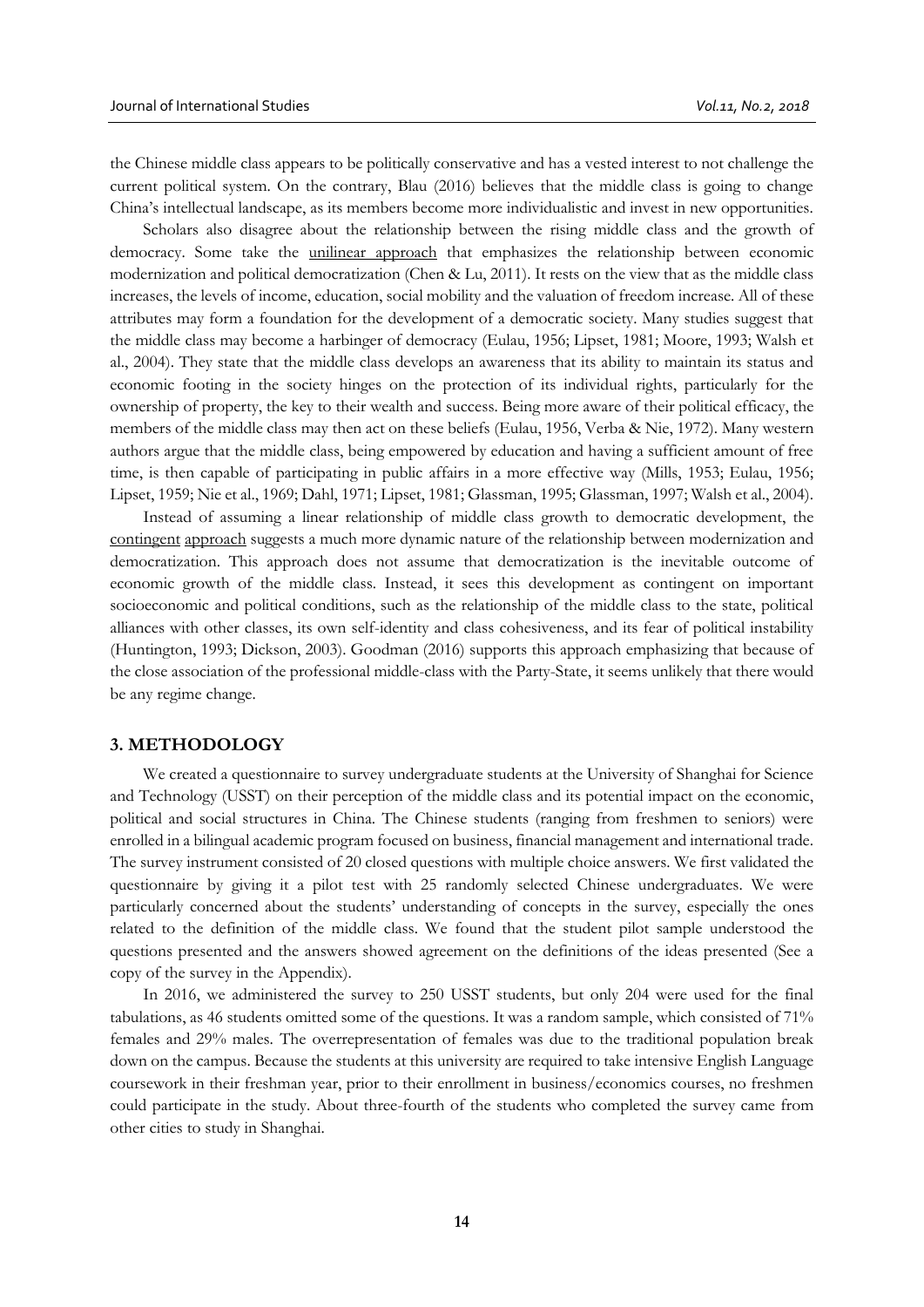The survey answers were compiled as a percentage breakdown of the answers provided by the respondents. We also created intensity of response indices for three important questions that assessed the students' perceptions of attributes of Middle Class, their Life Goals and Factors that lead to Financial Success (Q11, Q14 and Q15 in the survey, see Appendix). Responses of "very important," "somewhat important" and "not important" were weighted 2, 1, and 0, respectively, and the weighted average was calculated, which we called the "intensity index". We ran standard non-parametric tests to check the validity and significance of the responses. We used Chi-square test for the bivariate relations between nominal variables, Kruskal-Wallis test for the relationships between ordinal and nominal variables, and Pearson correlation test for ratio variables.

#### **4. EMPIRICAL RESULTS AND DISCUSSION**

We began the survey by asking some family background questions. Given the importance of the educational level in being middle class, we asked the students about their parents' level of education. Almost two-thirds (63%) came from families where both parents had a university degree. Twelve percent said only their father had the degree and 7% said that only their mother held a degree. We also asked the students about the type of work their parents were engaged in. About one-third (32%) said that one parent worked for a private company and the other parent worked for a state-owned company or government. Almost one-quarter (24%) answered that both parents worked for a government or a state owned company; almost another quarter (22%) revealed that one of their parents owned his/her own business; and only  $21\%$ answered that both of their parents worked for private companies.

The question about the family's perceived social class was most revealing. We gave the students five choices: upper class, upper-middle class, middle class, lower middle class and lower class. About half of the students (48%) believed that their family was middle class; about a quarter (24%) thought they were lower middle class; and 19% percent considered their family to be upper middle class. Only 5% thought they were lower class and 4% said that their families were upper class. The Chi-square test indicated that there is a statistically significant relationship between the students' perception of the family's status and whether or not their parents had a university degree (p-value  $= 0.011$ ). The test also indicated that there is a statistically significant relationship between the students' perception of the family's status and their parents' type of job ( $p$ -value = 0.004). Both results were expected.

We then asked the critical question of their definition of "middle class." About two-fifths of the respondents (42%) thought that both level of education (university degree) and median income or above defined the middle class. Only one-quarter (26%) focused on households having incomes around the median income level of Chinese households. The Pearson correlation test indicated a strong significant difference between these two choices (Pearson's  $r = 0$ ). About one-fifth (18%) simply defined it as "those households between the upper and lower income classes." Ten percent defined the middle class as being headed by a professional or business owner. Only four percent of the respondents thought of the middle class as "the middle 50 percentile of the income classes." The Chi-square test suggested that there is no significant relationship between the students' view of the middle class and their parents' job types (p-value is 0.235). These results show that college students felt that education and level of income are more characteristic of the middle class than profession or occupation.

We then asked a series of questions to gauge the importance of various attributes of the middle class. We offered nine choices (attributes) that help define the middle class (Q11). We used the intensity index to gauge the strength of the students' responses. As can be seen from the intensity index averages (Table 1), to own a home/apartment, to have a secure job, and to have health insurance were perceived to be the most important attributes (the values were 1.76, 1.71 and 1.61, respectively). Another question (Q14) probed the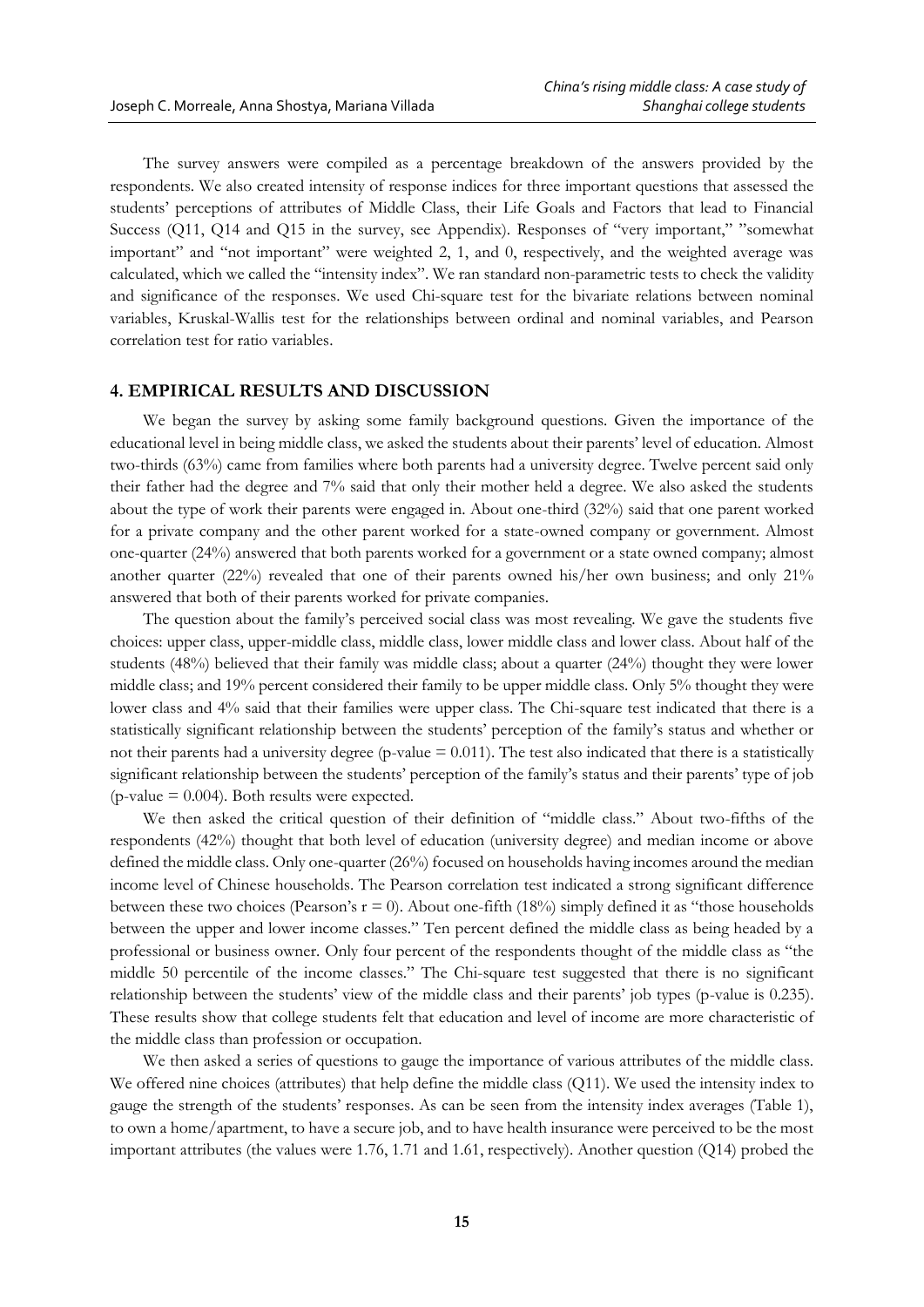relative importance of different life goals to the students. We found that the four highest ranked life goals were: a good family, good relationship with friends, gain knowledge of new things, and own a house or apartment (the values of the intensity index were 1.83, 1.76, 1.65 and 1.57, respectively; Table 2). "Doing something important for my country" was least important (1.16).

Table 1

Perceived Attributes of the Middle Class (Intensity Index)

| To own a home/apartment                         | 1.76 |
|-------------------------------------------------|------|
| To own a car                                    | 1.30 |
| To have a secure job                            | 1.71 |
| To have a college education                     | 1.26 |
| To own stocks, bonds or other                   | 0.96 |
| To have health insurance                        | 1.61 |
| To be able to buy designers clothes/accessories | 0.91 |
| To have the ability to travel a lot             | 1.12 |
| To have the freedom to do what I want           | 1.43 |

*Sources:* Authors' calculations

Table 2

#### Personal Life Goals (Intensity Index)

| A good family                            | 1.83 |
|------------------------------------------|------|
| Wealth                                   | 1.22 |
| A stable job                             | 1.48 |
| Knowledge of new things                  | 1.65 |
| An ownership of a house/apartment        | 1.57 |
| Good relationships with friends          | 1.76 |
| Doing something important for my country | 1.16 |

*Sources:* Authors' calculations

An additional question (Q15) asked about the students' perceived keys to financial success. Given the intensity index results, there were three that were most important: hard work and determination, family and friends connections, and education (the values were 1.78, 1.67 and 1.54, respectively; Table 3). This reflects the traditional view that emphasizes the importance of family and friends, hard work and education. In contrast, party membership was given the lowest priority of all (1.03). This result is consistent with the recent report from the Chinese Academy of Social Sciences that found that party membership does not necessarily guarantee better employment prospects (*The Economist,* 22 February 2014).

We were also interested in how students perceive their future standard of living relative to that of their parents when they were of the same age (Q8). We found that two-thirds (65%) of the students believed that they were much better off than their parents. About another one-fifth (22%) said they were somewhat better off. The Pearson correlation test indicated that there is a significant difference between these two responses (Pearson's  $r = 0$ ). Yet, 7% thought they were either worse off or much worse off. Six percent thought they were about the same. The Kruskal-Wallis test suggested that there is no significant difference between the students' perception of their families' social class and their view of their standard of living as compared to that of their parents (p-value 0.246).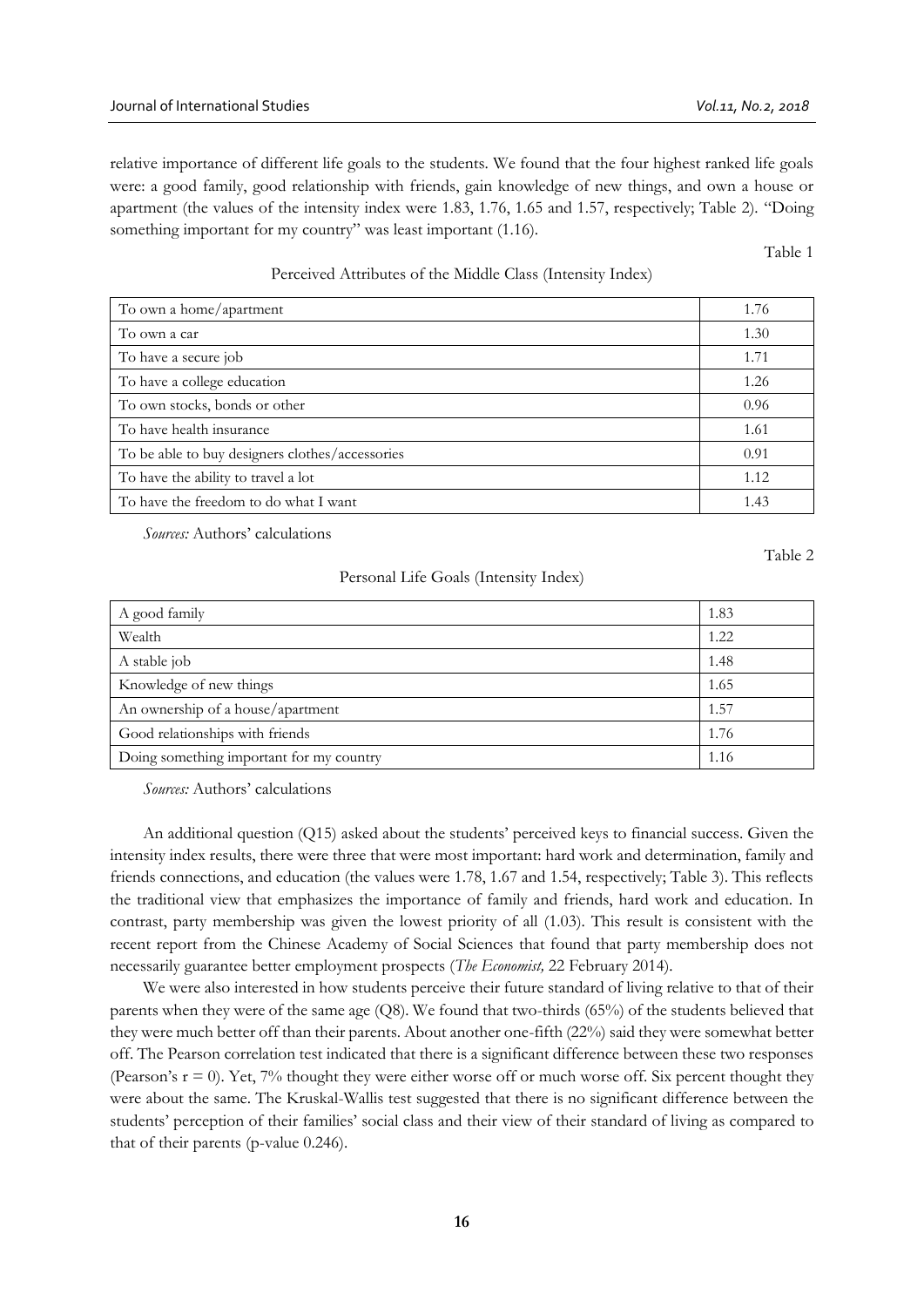Table 3

| Perceived key to financial success in China (intensity index) |  |  |  |  |  |
|---------------------------------------------------------------|--|--|--|--|--|
|---------------------------------------------------------------|--|--|--|--|--|

| Hard work and determination | 1.78 |
|-----------------------------|------|
| Family/Friends Connections  | 1.67 |
| Initial monetary endowment  | 1.31 |
| Education                   | 1.54 |
| Luck                        | 1.39 |
| Party membership            | 1.03 |

*Sources:* Authors' calculations

When asked about their view of their future standard of living compared to that of their parents' peak (Q9), over three-quarters (77%) believed that their future standard of living would be better than that of their parents. Only 14% expected their standard of living to be about the same and 5% thought they would be worse off than their parents. Four percent were not sure. The Pearson correlation test indicated that there is a significant difference between the responses most frequently given (Pearson's  $r = 0$ ). The Kruskal-Wallis test suggested that there is no significant difference between the students' perception of their families' social class and their view of their expected standard of living as compared to that of the peak of their parents (p-value 0.766). These results suggest that Chinese educated youths hold very positive views of their futures and their beliefs in obtaining middle class status.

We also queried the students on their views of the future of China's economic growth (Q10). Most of them were optimistic about the long-term future of China's economic growth, with 89% saying that they were at least somewhat optimistic if not very optimistic. This optimism does not seem to depend on the students' perceived view of their families' social class (the p-value in the Kruskal-Wallis test was 0.058). Only 11% were somewhat or very pessimistic. The students overwhelmingly believed that the middle class in China is growing (72% said so). Only 14% said that it was static and 6% answered that it was declining. An additional 8% did not know. The Pearson correlation test that was run for both questions to test the relationship between two responses with most frequent answers indicated a statistically significant difference (Pearson's  $r = 0$ ). These results also demonstrate Chinese college students' positive attitudes toward their own future and their expected place in the middle class. The students see themselves rising with the expanding middle class.

The survey also asked two questions about motivation for a university education and plans after obtaining the degree (Q12 and Q13). Over half (51%) said that they went to college to get a good job and one-quarter (25%) said they wanted to learn more (Pearson's  $r = 0$ ). Fourteen percent said they went to college to become successful and additional 3% were pushed by their parents' will. As for their plans after graduation, about one-third (31%) said they wanted to apply to graduate schools; slightly more preferred to apply to a university outside of China (17% vs. 14%). Thirteen percent wanted to find a job in a private sector and 24% wanted to find a job at a financial company or bank. Only 12% wanted to work for the government or a state owned enterprise and similarly only five percent wanted to run their own business or company. This documents the change in attitudes of students about making it in the private sector and gaining further post-graduate education and the de-emphasis of students' interest in working for the state.

An additional question (Q20) in our survey asked about growth opportunities for Chinese youth versus American students in the next decade. About one-third (32%) were not sure who would have better opportunities and much fewer (18%) believed that Chinese and American youth would have about the same growth opportunities (Pearson's  $r = 0$ ). Another quarter felt that American youth would have better growth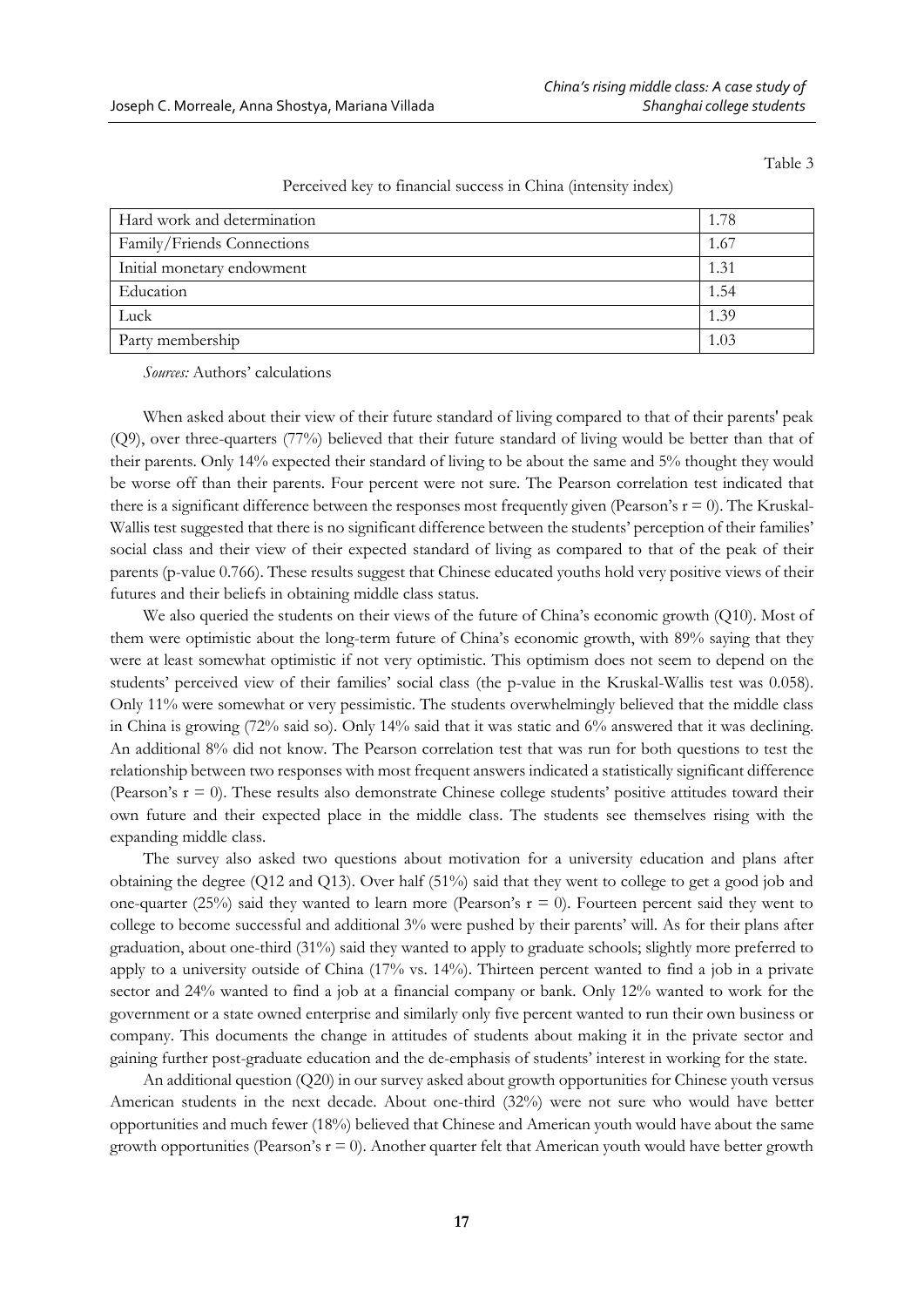opportunities and slightly more (26%) thought that Chinese youth would. The results do not necessarily indicate that the Chinese students were pessimistic about their future. Rather, this might be a reflection of Chinese culture that emphasizes modesty and moderation in all aspects of life, which includes the youths' future expectations.

Two questions (Q17 and Q18) probed the possible perceived impact of the rise of the middle class on future economic, social and political changes in China. Most students believe that these changes are imminent as the middle class is gaining strength. Slightly less than half (47%) strongly agreed with the statement that "China's growing middle class could contribute to economic changes in China" and another 48% agreed with the statement (Pearson's  $r = 0$ ). Slightly more (54%) somewhat agreed that the growth of the middle class could have an impact on social and political changes but only one-third (33%) strongly agreed (Pearson's  $r = 0$ ). So, in general, the vast majority of students believe that there was some possibility that the middle class could influence economic, social and political changes in China.

One final question asked about the students' perception of the impact of the growing middle class on Chinese people's beliefs and viewpoints (Q19). One-third strongly believed that the Chinese will become more interested in having individual civil rights. (These results included those who selected multiple answers). A little less than one-quarter (22%) felt that the Chinese would become more individualistic and almost a quarter perceived that they would become more interested in Western type democracy (23%). and freedom. Only 16% thought that they would become more political and even less (only 6%) thought that they would become less interested in community. So based on the results from this question, some of China's educated youth believe that the middle class might become more Western (i.e., individualistic and focused on civil rights and interested in a Western style democracy).

It is important to compare our survey results with other quantitative studies of the characteristics and viewpoints of the middle class in China. This allows us to see if what we found in the perceptions of new undergraduates relates to the views of the general population and business and opinion leaders in China. One of the most comprehensive surveys of Chinese views on their world and future is provided by the Committee of 100 (2013) surveys. The Committee of 100 (C-100) is a national non-partisan, non-profit membership organization comprised of prominent Chinese Americans in a broad range of professions. The C-100 Opinion Survey questions business leaders, opinion leaders and the general public about their views of the middle class. We will focus on a comparison of their results in the 2012 Survey on Chinese Domestic Views to our survey of Chinese students. A second major study was conducted by Chen (2013) using data from a probability-sample survey and a set of in-depth interviews conducted in three Chinese cities, Beijing, Chengdu, and Xi'an, in 2007 and 2008.

One of the issues that we investigated in our study was how educated youth in China define the middle class. Contrary to mainstream studies that find income, occupation and education to be major characteristics, Chen (2013) concludes that the occupation-based measure is a more reliable and practical indicator of the middle class. Our survey of the students in Shanghai indicates that the students perceived the middle class differently. More than one-third thought that the level of education (having a university degree) was the definitive characteristic. A slightly lower number (32%) considered median household income level to be a signal of the middle class. So, we found that students do not perceive occupation as the critical factor but rather a combination of income and education.

In our survey we asked the students about their views of the key attributes of being middle class. The three characteristics that were deemed "very important" by at least two-thirds of the students were: having a secure job (75%), ownership of a home or apartment (78%), and having health insurance (66%). The ones that were deemed somewhat important by about half of the students were: ownership of stocks, bonds or other investments (53%), ability to buy designer clothes (49%), having a college education (48%), owning a car (47%) and having the ability to travel a lot (48%). The one attribute that showed a much more split view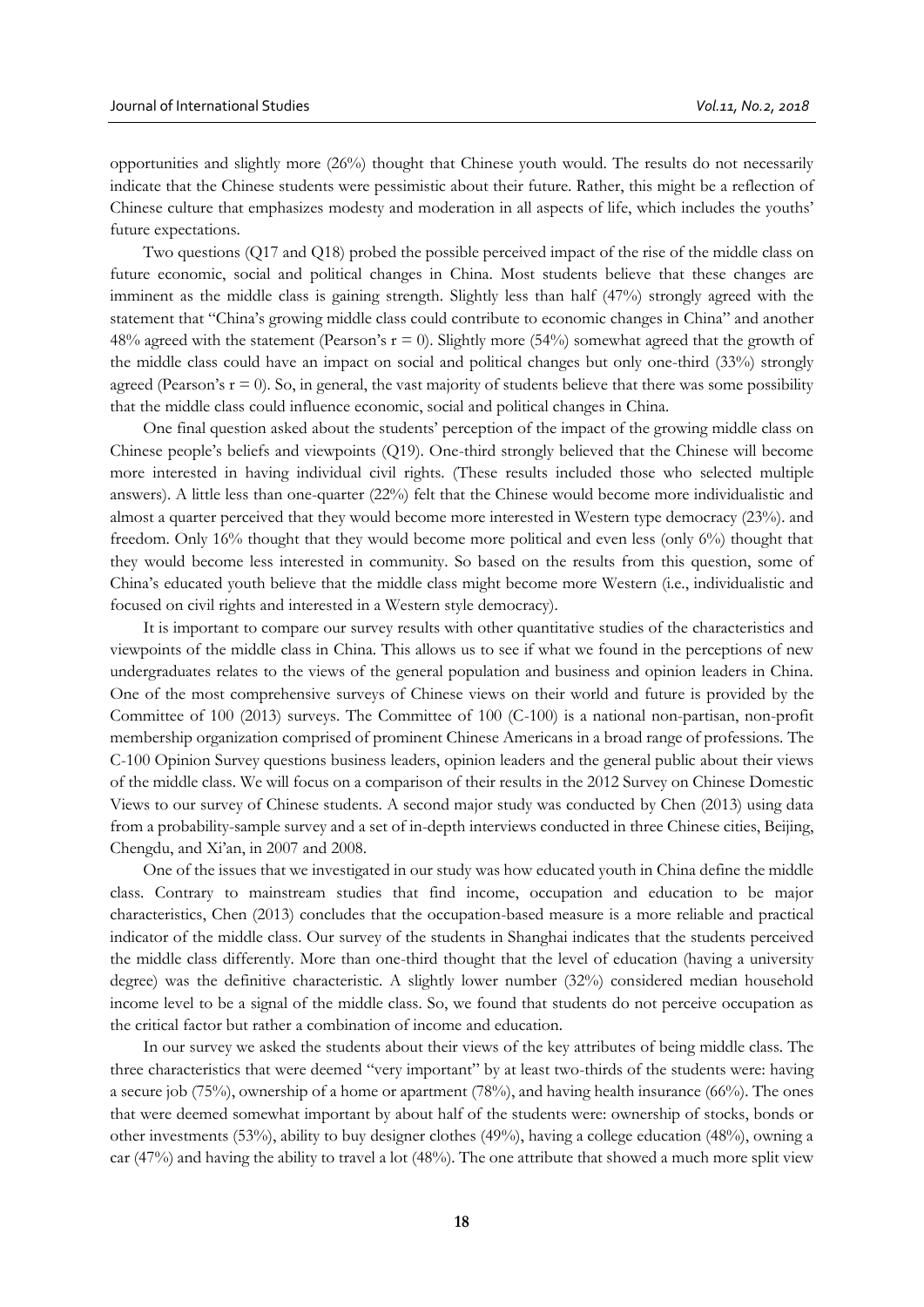was "having the freedom to do what they want." Slightly more than half (52%) perceived this as an attribute of being middle class but another 39% thought that it was only somewhat important.

When considering the main personal life goals of the Chinese public, the C-100 survey revealed that wealth and family were the two top goals. Almost half of the respondents from the public answered that their goals were "to get rich" (49%) and "to have a happy family life" (45%). The next two most important responses were "to live as I like" (33%) and "to enhance their social status" (25%). In a similar question in our survey about the students' most important personal goal in life, surprisingly three answers stood out: "to live as I like" (43%), "to have a happy family" (20%), and to have a "successful career" (14%). All of the others were only listed by 10% or less of students, including "enhancement of social status," "get rich," and "work on behalf of society" (10%, 2%, and 1%, respectively).

The C-100 survey also asked about the future opportunities for Chinese youth. The question was whether the respondents thought that the youth of China would have better growth opportunities in China or in the U.S. Approximately one-third of the three surveyed groups thought that they would have better opportunities in China. In contrast, only the business leaders (47%) believed that Chinese youth would have better opportunities in the U.S. In our survey, the students had a much more moderate view of the comparative opportunities of Chinese students relative to those of American students. The results split evenly at about 25%, as to whether they would do better than American students or that the Americans would.

The C-100 survey also asked how the respondents viewed the future of China. Specifically, the survey asked if China "is headed on the right track" or "are things headed on the wrong track." A large majority of the Chinese public (74%), opinion leaders (65%) and business leaders (72%) thought that China is on the right track. When we asked our students about their perceptions of the future for China, about 53% said they were somewhat optimistic and another 36% were very optimistic (Pearson's  $r = 0$ ). So, there was general agreement in the comparison of the two survey results, though, once again, the student response was somewhat more moderate.

There is a general belief in the Western world that a rising middle class often leads to economic, political and social changes. In the C-100 survey, two-thirds of business leaders surveyed and a majority of opinion leaders (57%) strongly agreed or somewhat agreed that China's middle class could contribute to social and political changes. Less than half (44%) of the public felt this way. The views of the students in our survey were stronger and more optimistic than those of the business and opinion leaders and definitely differed from the much less positive views of the Chinese public – 95% of the respondents strongly agreed or somewhat agreed that the middle class could contribute to economic changes in China. But, in contrast, students were less certain about the impact of the rise of the middle class on social and political order. Only slightly more than a half (54%) somewhat agreed. So the students think that the rising middle class will have more of an impact on economic changes than social and political ones, the result that supports our original hypothesis.

There is an ongoing debate about the nature and potential impact of the middle class in China as compared to that in Western countries. Chen (2013) argues that the new middle class in China is very different from the middle classes in the West because of its heavy reliance on the state for its survival and growth. Yang (2010) sees China's rising middle class as a stabilizing influence in Chinese society. It generally has a more positive attitude about democracy and high expectations of social justice, but it has benefited from the economic growth of the nation and gained their current lifestyle through the policies and programs of the state. Therefore, Yang concludes that they are more conservative and more supportive of the state and seek economic security and socio-political stability.

In contrast to Chen and Yang, Barton, Chen and Jin in "Mapping China's Middle Class" (2013) describe the new rising urban middle class as becoming much more westernized. The most striking group of the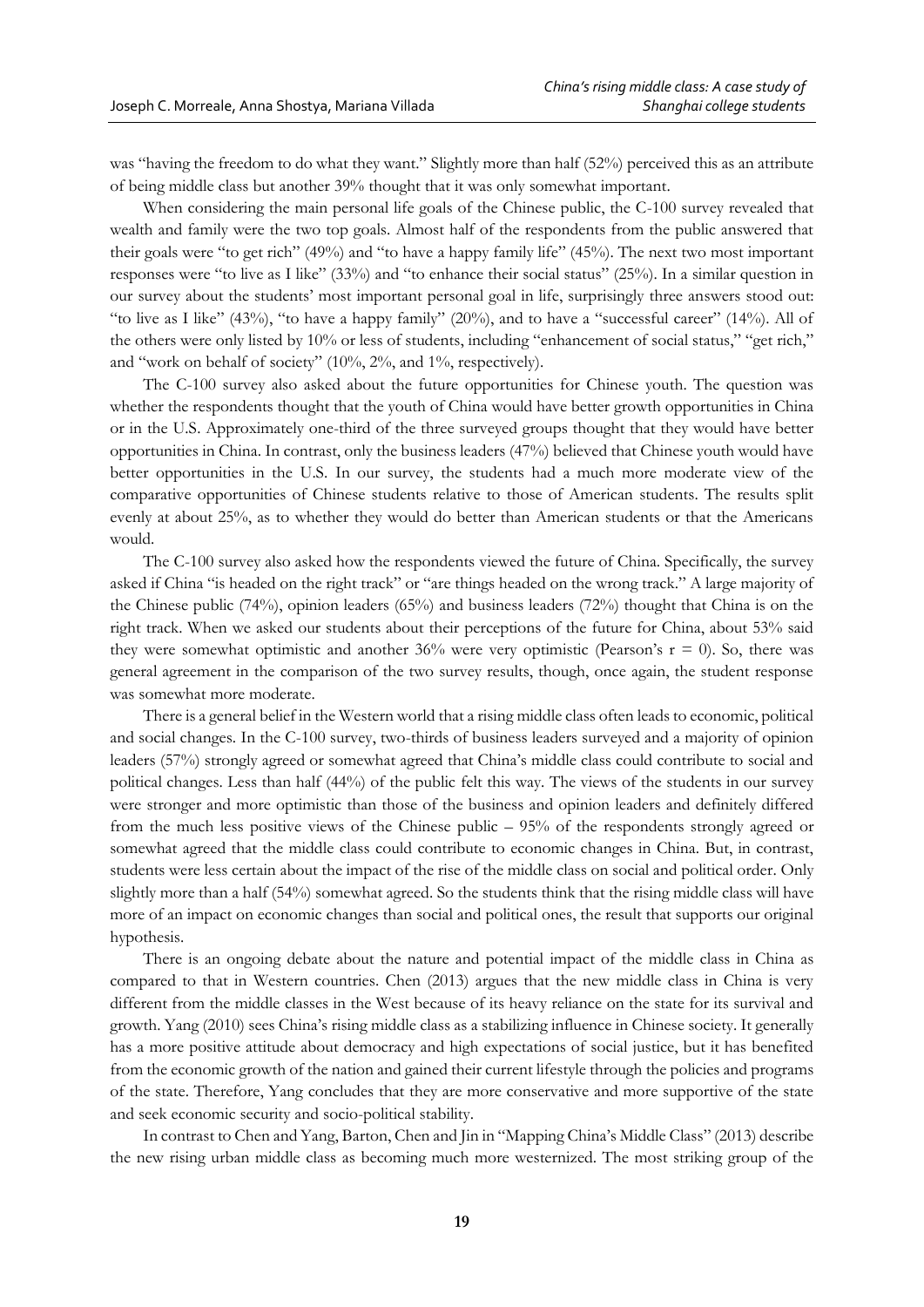various recent generations of middle class is what they call "Generation 2." It comprised nearly 200 million consumers in 2012 and accounted for 15 percent of urban consumption. In ten years' time, their share of urban consumer demand should more than double to 35%. The students surveyed in our study, in fact, belong to Generation 2. They were born after the mid-1980s and raised in a period of the 1980s when China was opening up to the world. McKinsey research (Barton et al., 2013) has shown that this generation of Chinese consumers is the most westernized to date in China. They are confident, independent minded and determined to display that independence through their consumption of Western products. As an indication of their attitude toward the state, the students in our survey placed much more emphasis on developing a career in the private sector and much less interest in working for the state.

#### **5. CONCLUSION**

This paper provides insights into the perceptions of a sample of undergraduate students in Shanghai on the characteristics and impact of the rise of the middle class in China. It uses a survey research methodology to gain the perceptions of the next generation of educated youth in China and the potential impact of the middle class on the future of China. Moreover, it compares the perceptions of the students surveyed to other studies analyzing the points of view of China's general public, opinion leaders and business leaders, as well as growing and modernizing urban populations in China.

The results of our study demonstrate that students who were surveyed have somewhat different views of the middle class and its future role as compared to those found in other studies. While most of the existing research suggests that occupation is the defining characteristic of the middle class, the students in our survey mostly use education (university degree) and median income as the two key characteristics. The students believe that the middle class is growing in China and expect it to continue to do so in the future. They also expect to be a part of this growth. Almost one-half of the students already feel that their families are middle class. Another quarter thought their families were above middle class. These views are similar to the views of China's general public and its elites that were found in previous studies. This allows us to begin to draw more general conclusions based on the results we have obtained, even though our sample is relatively small and comes from one university in Shanghai.

The most evident difference seen in our students' views versus more traditional viewpoints is on the role of the middle class in Chinese society. There appears to be a sharp contrast between the traditional view of a conservative middle class that is supportive of the state and our survey results. The university students in Shanghai are much more oriented toward opportunities in the private sector and much less interested in seeking state employment. This indicates a possible alternative view for the future role of the middle class in China. The current younger generation is much more westernized and seems to have values that are much more individualistic. Combined with the emphasis on making their careers in the private sector, this suggests that they may at least advocate for more privatization in China, if not a push towards more individual rights and freedoms. This perception contrasts with the traditional view expressed in the literature that the success of China's middle class is very much intertwined with the state and its policies. Therefore, it has been much more conservative politically about advocating social and economic change. If this new generation pursues its goals, the future middle class may consider the role of the state to be less important and therefore want more freedom and fewer regulations by the state.

Given the perceptions of the educated youth of China, as seen in our survey research, the expectations of the impact of the future middle class would be primarily on consumer behavior, business attitudes, and general economic conditions. The changes in the social order and political structure would be more modest. Yet, this does not mean that the Chinese middle class will become more Westernized. China may follow its own path and the Chinese middle class may take pride in being different. In fact, China's spectacular growth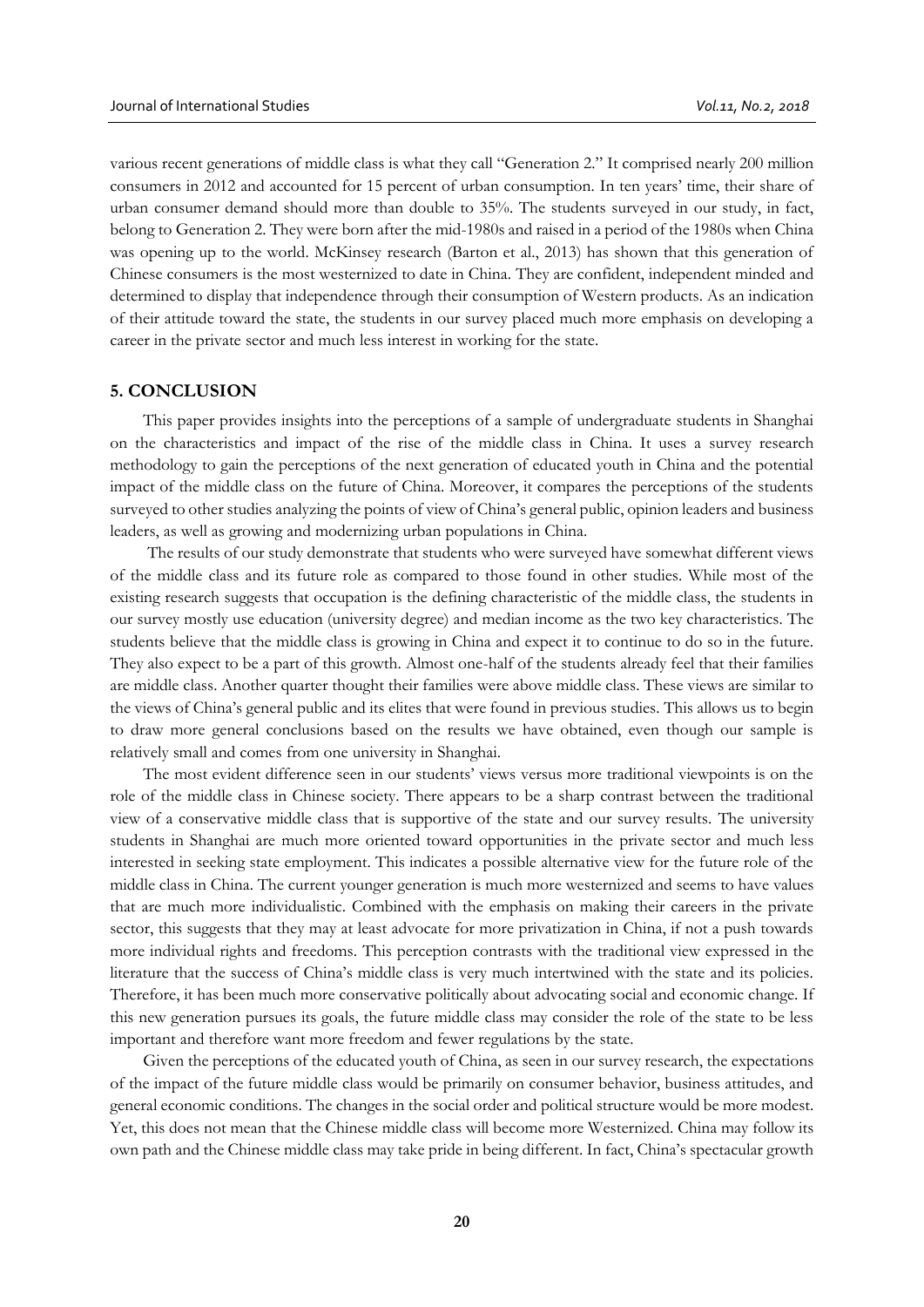has given birth to an impressive number of tech-hungry and free-spending young people who have been driving domestic consumption and entrepreneurial spirit (*The Economist*, 2017). According to the *Economist* (2018), the market value of Alibaba and Tencent, Chinese super-giants, is on a par with Alphabet and Facebook, while China's e-commerce sales are twice as high as those in the USA. China is home to some of the boldest entrepreneurs and audacious venture capitalists. The overall worth of its 89 unicorns (start-ups that are valued at \$1bn or more) is over \$350bn and is getting close to that in America (*The Economist*, 2017). This inventive and tech-driven middle class may be much more interested in economic improvement than in the political or social changes, especially if it continues getting support from the state.

Although this is a case study of Shanghai students only, it opens a pathway to studying the possible impacts of the rise of the middle class in China. We would encourage that more research be done on the up and coming Chinese educated youth to better understand their viewpoints as they progress into becoming part of the new rising middle class in China.

#### **ACKNOWLEDGEMENT**

We would like to thank an anonymous reviewer for the valuable comments and suggestions. We also would like to thank the faculty of the University of Shanghai for Science and Technology for providing us with an opportunity to conduct the survey.

### **REFERENCES**

- Alford, R. R. (1962). A suggested index of the association of social class and voting. *Public Opinion Quarterly*, 417-425. doi:<https://doi.org/10.1086/267115>
- Barton, D., Chen, Y., & Jin, A. (2013). Mapping China's middle class. *McKinsey Quarterly*, *3*, 54-60.
- Bergère, M. C. (1989). *The golden age of the Chinese bourgeoisie, 1911-1937* (p. 5). Cambridge: Cambridge University Press. Blau, R. (2016). "Chinese Society: The New Class War." The Economist 9th Jul: From the print edition.
- Brown, D., & Jones, D. M. (1995). Democratization and the myth of the liberalizing middle classes. In *Towards illiberal democracy in Pacific Asia* (pp. 78-106). Palgrave Macmillan UK.
- Burris, V. (1986). The discovery of the new middle class. *Theory and Society*, *15*(3), 317-349. doi: <https://doi.org/10.1007/BF00172232>
- Centers, R. (1949). *The psychology of social classes: a study of class consciousness.* Princeton: Princeton University Press.
- Chen, J. (2013). *A middle class without democracy: Economic growth and the prospects for democratization in China*. Oxford University Press.
- Chen, J., & Lu, C. (2011). Democratization and the middle class in China: The middle class's attitudes toward democracy. *Political Research Quarterly*, *64*(3), 705-719.
- Chen, J., & Lu, C. (2006). Does China's Middle Class Think and Act Democratically? Attitudinal and Behavioral Orientations of Middle Class Toward Urban Self-Government. *Journal of Chinese Political Science*, 110(2). doi: <https://doi.org/10.1177/1065912909359162>
- Chen, J. (2004). *Popular political support in urban China*. Woodrow Wilson Center Press.
- Committee of 100, (2013). *US China Public Perceptions: Opinion Survey 2012*. New York, NY: Committee of 100.
- Dahl, R. A. (1971). *Polyarchy: Participation and Opposition* (Vol. 54). New Haven, CT: Yale University Press.
- Davis, D. E. (2004). *Discipline and development: middle classes and prosperity in East Asia and Latin America*. Cambridge University Press. doi:<https://doi.org/10.1017/CBO9780511499555>
- Dickson, B. J. (2003). *Red capitalists in China: The party, private entrepreneurs, and prospects for political change*. Cambridge University Press.
- Ekman, A. (2015). China's Emerging Middle Class: What Political Impact? *Asia Visions*, *76*, 1-38.
- Ekman, A. (2014). The Distinctive Features of China's Middle Classes. *Asie. Visions*, *69*, 1-40.
- *The Economist.* (2018). Chinese Tech v American Tech. February 17, p. 61.
- *The Economist.* (2017). The Next Wave: China's audacious and inventive new generation of entrepreneurs. September 23.
- *The Economist.* (2016). Chinese society: The New Class War. Special Report, July . Qth https://www.economist.com/news/special-report/21701653-chinas-middle-class-larger-richer-and-morevocal-ever-threatens